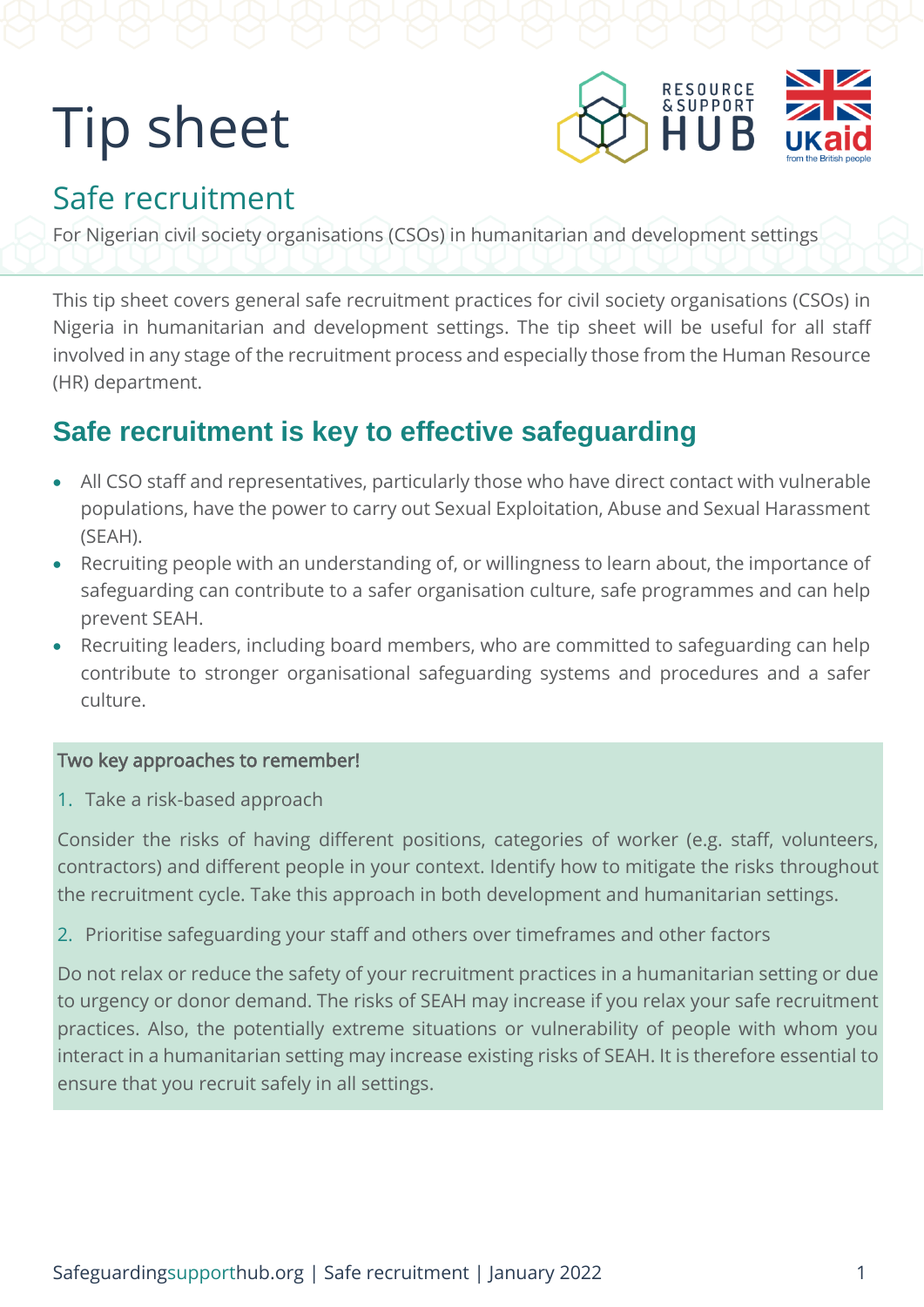#### **Follow a safe recruitment cycle**



## **Job description and application process**

- 1. All job descriptions should have a statement on the CSO's commitment to safeguarding and refer to an organisational Code of Conduct and safeguarding or Protection against Sexual Exploitation, Abuse and Sexual Harassment (PSEAH) policy.
- 2. All job descriptions, for all staff and representatives, should list the safeguarding responsibilities.
- 3. The application form should include a section for applicants to self-declare prior issues of sexual or other misconduct, legal convictions or other related issues. Read pages 2-3 [here](https://safeguardingsupporthub.org/sites/default/files/2020-11/431%20Safer_Recruitment_Guidelines.pdf) for more detail.
- 4. For roles that do not require a job description or formal application (e.g. community volunteers/workers), a short note or explanation of key information, safeguarding responsibilities and self-declaration is important.

# **Advertising**

• When CSO staff and associated personnel represent the diversity of the people and societies that they are working with and for, they can build a greater understanding of and respect for a range of perspectives. This may, in turn, contribute to a safer environment for all staff and people who interact with the CSO.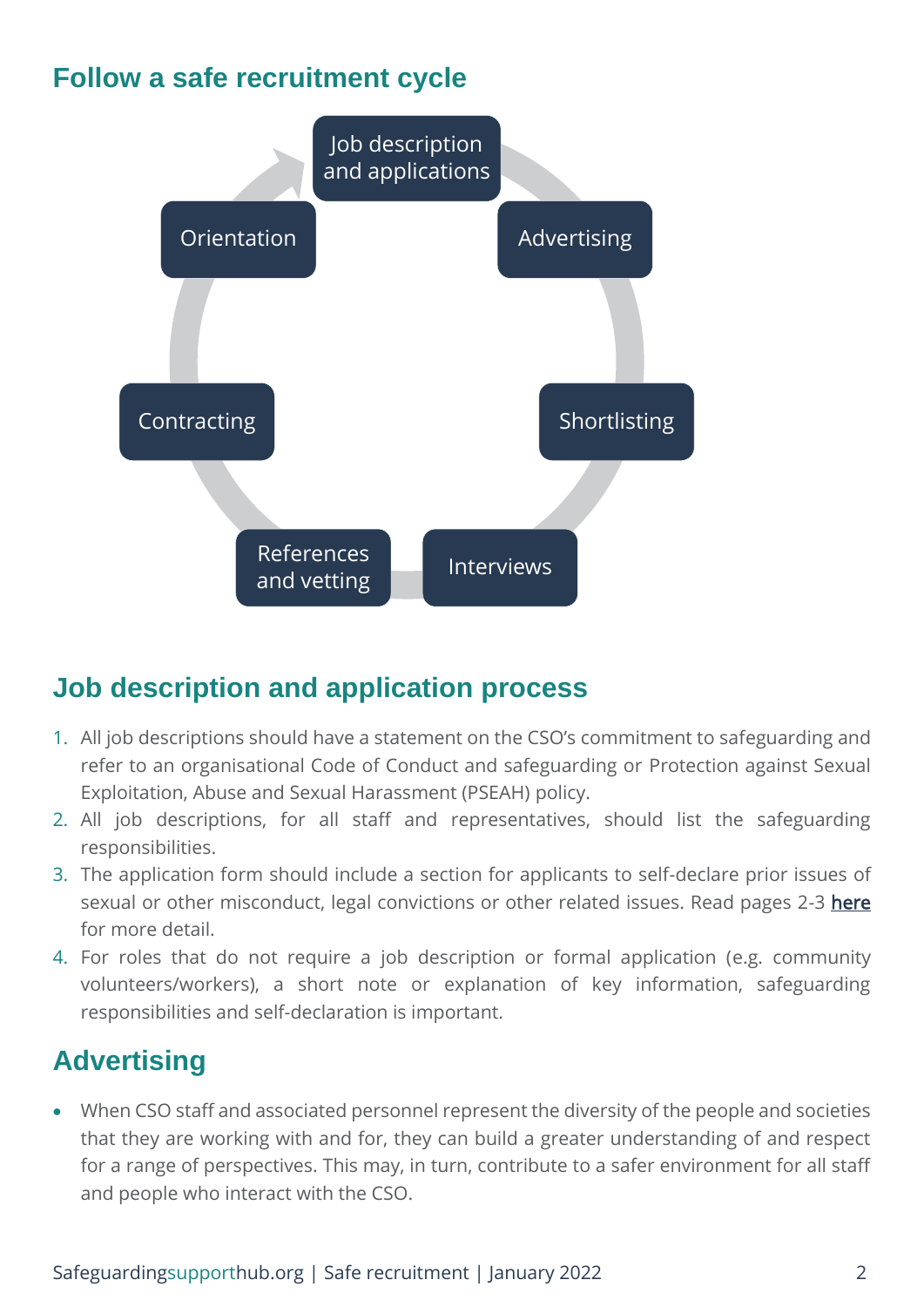- Use different communication methods in your job advertising strategy to reach a diverse group of applicants, e.g. use webpages, social media, radio, newspaper, universities and other channels.
- For informal job advertising (e.g. "word of mouth" for community workers) you can reach a diverse group of applicants through actively speaking to different groups or leaders within the community or area.
- All job adverts should clearly include your CSO's commitment to safeguarding or PSEAH.

#### **Shortlisting applications**

- For the reasons noted above, aim for a diversity-balance across your staff, e.g. consider gender, disability, ethnic group, language and other different characteristics that exist where you are working.
- Involve two or more people in the shortlisting process to ensure key information is not missed. For community or incentive workers, different community members can be involved in the shortlisting.

#### **Interviews**

- Make sure that there are at least two people on an interview panel and that the panel is diverse.
- An interview process for volunteers or community workers is also important and possible. Including other community members and using existing resources and materials is key. If you are recruiting many volunteers or recruiting quickly, read this RSH tip sheet on recruiting [and managing volunteers](https://safeguardingsupporthub.org/documents/safeguarding-practices-recruiting-and-managing-volunteers-ethiopia-0) for suggestions.
- The interview should be structured to understand an applicant's:
	- o Attitude and values towards programme participants, vulnerable adults, women, children and young people, etc. as relevant to your organisation and programmes.
	- o Motivation to work for your organisation and in the specific position.
	- o Past behaviour as this can provide an indication of future behaviour.
- Read this [RSH bitesize on safeguarding interview and reference check questions.](https://safeguardingsupporthub.org/documents/bitesize-safeguarding-interview-and-reference-check-questions)

#### **Reference checks and vetting**

- A person's past behaviour can help with understanding their future behaviour. For all staff, including volunteers, a minimum of two references is required from managers or peers from previous employment. It is good practice for human resources staff from the candidate's reference organisation to be involved in writing or signing off a reference. The most recent employer must be among the references.
- Gathering checks in written form (email or letter) should be the priority. Where this is not possible, consider phone/in person conversations and community-led references.
- Ensure that all the reference check questions have been answered and the references received. Refer to the [RSH bitesize on reference check questions.](https://safeguardingsupporthub.org/documents/bitesize-safeguarding-interview-and-reference-check-questions)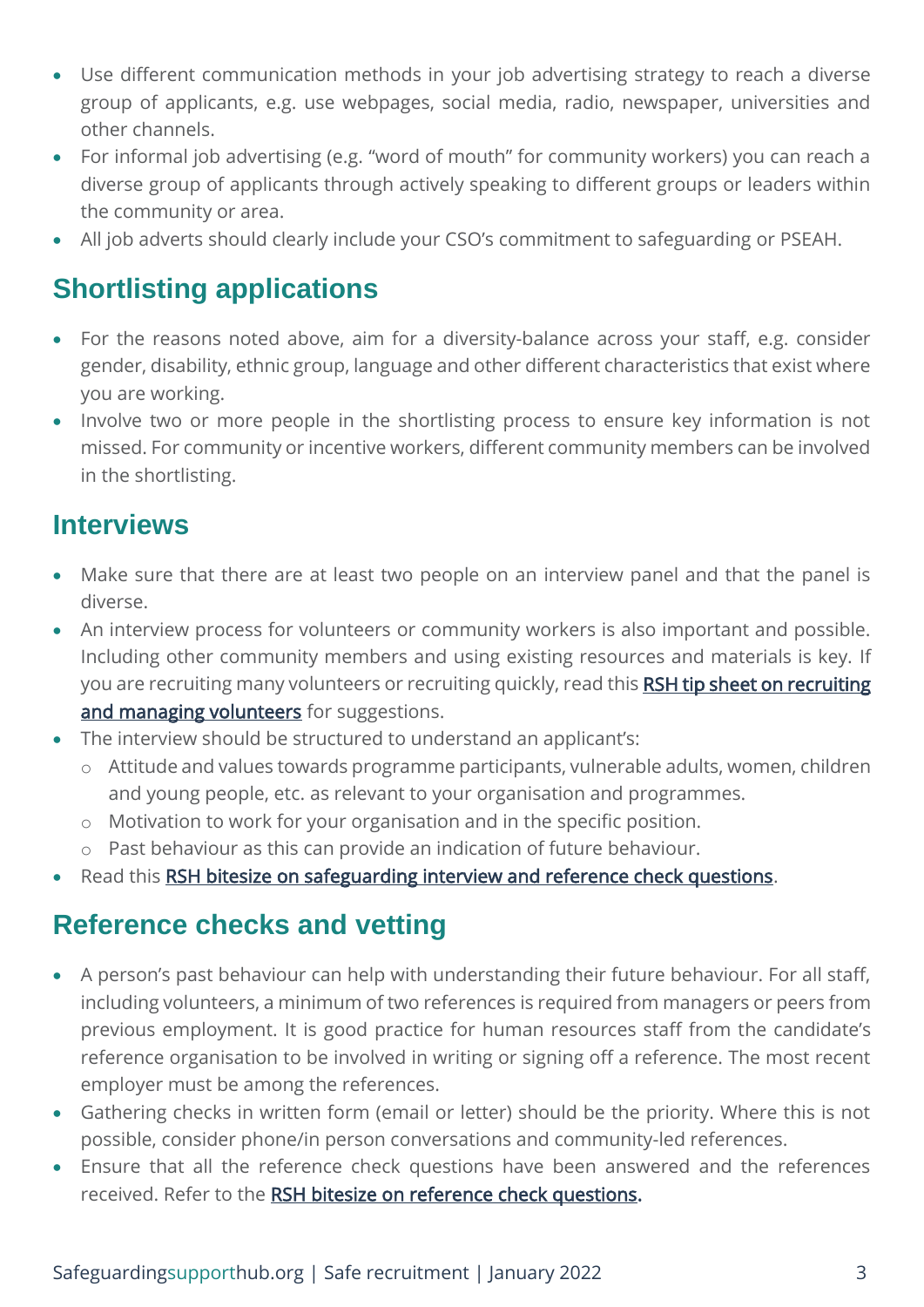• For formal staff members, conduct background checks / vetting (internet searches) alongside reference checks. In Nigeria, Police checks are not usually carried out for employment purposes especially for national CSOs. Align your checks with local employment, privacy and data protection laws.

## **Contracting**

- A staff contract should be shared when the recruiting team are confident that the two reference checks and relevant background checks are satisfactory.
- Volunteers usually do not have formal contracts like full time/paid staff, but a simple volunteer agreement is essential.
- Every contract/agreement should attach or include the Code of Conduct and safeguarding / PSEAH policies, or summaries, in an understandable format and language and with local examples.
- The implications of breaching the Code of Conduct or safeguarding / PSEAH policies should be made clear in the contract/agreement.
- A signed contract/agreement is only valid if it is accompanied by a signed Code of Conduct. For staff or other representatives who are illiterate, explain the content in detail, provide space for questions and obtain a fingerprint or other appropriate alternative as a signature.

# **Orientation**

- Safeguarding/PSEAH should be included in all staff and associated personnel orientations. It can be useful to set a goal of providing orientation to all staff within a certain time period of being employed.
- Training on the SEAH-related policies, procedures and the Code of Conduct should be provided. All staff should be aware of:
	- o How to contact organisational safeguarding focal points and who they are.
	- o SEAH risks in the operating context.
	- o How to report misconduct.
	- o How to receive a report and respond appropriately.
	- o How they should behave and when the Code of Conduct is and is not valid.
	- o What confidentiality is and their commitment to confidentiality, and
	- o What will happen to their contract if there is misconduct.
- Staff should be given the opportunity to ask questions and challenge assumptions in a safe space so they are aware of the behaviour that is expected of them in their work and private lives.
- Confirm that supervisors or safeguarding focal points can be approached for questions, support and advice at any time.